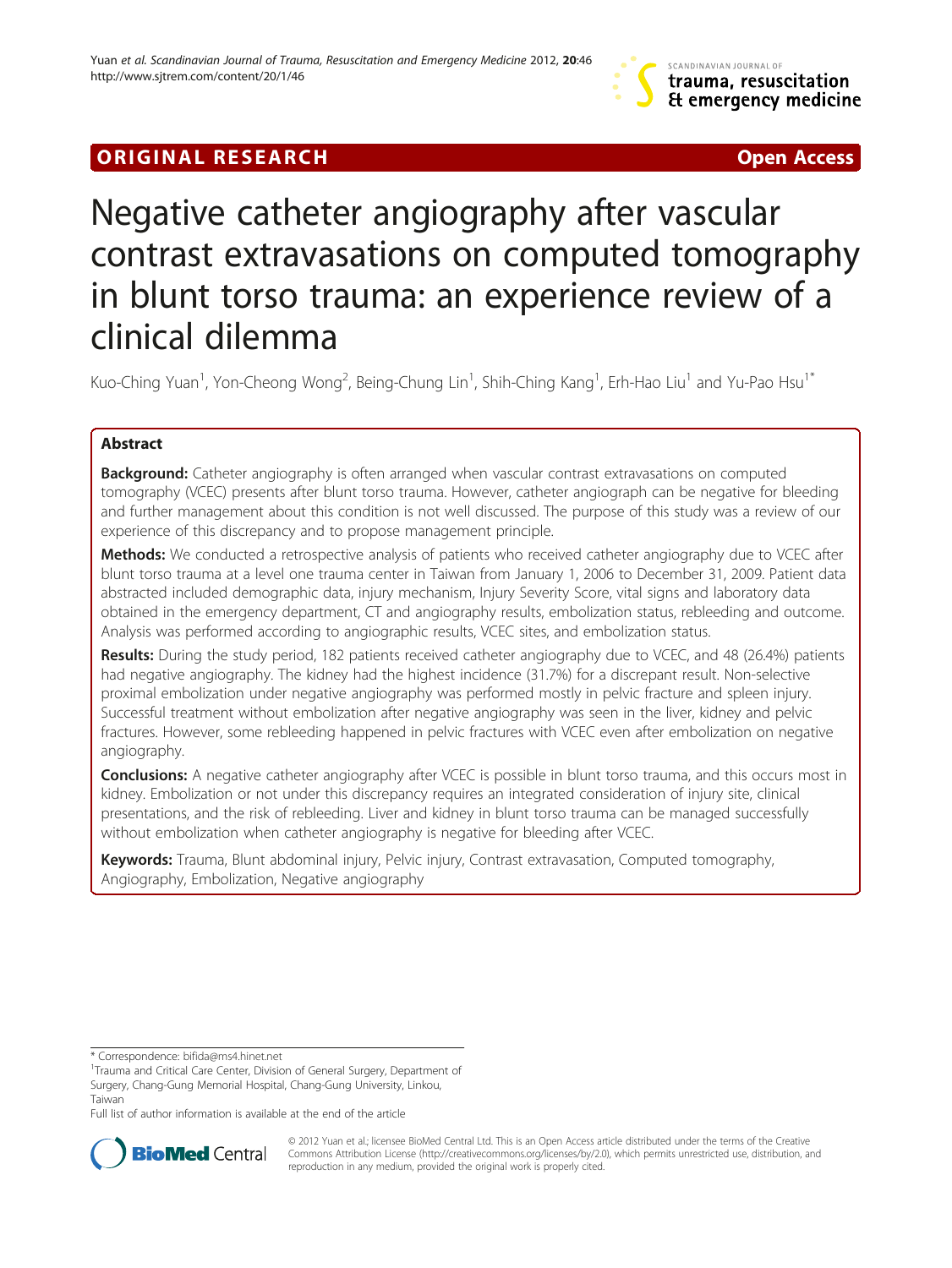# Background

Computed tomography (CT) scan with intravenous (IV) contrast is currently widely used in evaluation of trauma patients [\[1](#page-6-0)-[3](#page-6-0)]. Vascular contrast extravasations on CT (VCEC), which indicates the leaking of contrast medium from vessels, appearing as a localized or diffuse high density region on the CT scan, is regarded as an evidence of active bleeding or vascular injury. Further interventions, such as surgery or transcatheter artery embolization (TAE), are usually indicated for hemostasis if VCEC is present with other unstable presentations (persistent shock, poor response to fluid resuscitation) [[2, 4\]](#page-6-0). As a result of advances in interventional radiology, TAE is now more often the first choice in blunt solid organ trauma when the patient is hemodynamically stable [\[2](#page-6-0), [4-6](#page-6-0)], or has a pelvic fracture with shock and arterial bleeding [[7\]](#page-6-0).

Discrepancies are sometimes encountered between the CT scan and the following catheter angiography. There may be no definite bleeding or vascular lesions identified by catheter angiography despite the presence of VCEC. Selective embolization is difficult to perform in these cases because CT scan itself does not always provide a precise location for embolization. None-selective embolization, however, can result in unnecessary tissue ischemia and other adverse effects, which makes the multiple trauma patient more complicated. If embolization is not performed, there is a higher risk of failed non-operative treatment when VCEC is present [\[4](#page-6-0), [8\]](#page-6-0). Surgery is usually not indicated for those blunt torso trauma patients who do not exhibiting other surgical indications.

Herein, we review our experience of this situation at a single, level-1 trauma center in Taiwan. With the evaluation of association between injuries and the discrepant results, the purpose of this study is to elucidate some management suggestions for this discrepancy after blunt torso trauma.

# Methods

This was a retrospective chart review study and permission from the Institutional Review Board was obtained. The medical records of all patients who were admitted into the Department of Trauma and Emergency Surgery for blunt torso trauma from January 1, 2006 to December 31, 2009 were reviewed from our trauma registry system. The patients who received catheter angiography after blunt torso trauma were selected first. Those who did not have a torso CT scan before angiography were excluded first. Patients who had torso CT scan before angiography but did not have VCEC or received angiography under indications other than VCEC were also excluded. Patients who had clear record that VCEC as the indication for angiography on angiography report or other medical documents (such as surgical consult sheet) were selected in this study.

In our hospital, blunt torso trauma patients undergo initial management following our protocol based on the Advanced Trauma Life Support (ATLS) guidelines (Figure [1](#page-2-0)). Patients who are in stable hemodynamic status or have good response to fluid resuscitation will receive a CT scan with IV contrast if abdomen or pelvic injuries are suspected. CT scan is performed using a 16-multidetector CT machine (LightSpeed QX/i Scanner, General Electric Medical Systems, Milwaukee, WI, USA), which is located adjacent to the surgical resuscitation room. IV contrast agents are routinely administrated unless contraindicated. A uniphasic injection of 100–120 ml of contrast agent is given to the patient at a rate of 1–3 ml/s, and images of 5–10 mm collimation and 5–8 mm reconstruction intervals are obtained 60–70 s after the start of intravenous contrast medium administration. If CT detects vascular contrast extravasations in solid organs or pelvic fracture site and the hemodynamic status is relatively stable (Systolic blood pressure≧90 mmHg with resuscitation in progress), catheter angiography is indicated. Other indications for catheter angiography include unstable pelvic fracture with persistent shock; persistent hypotension despite aggressive resuscitation (cavitary bleeding excluded); and difficult hemorrhage control during operation, for which catheter angiography can be used as an adjunct to surgery.

Catheter angiography begins with a right or left femoral artery puncture using the Seldinger technique. A 5-Fr introducer sheath is then applied, followed by a 5-Fr pigtail catheter (Cordis, Miami, FL, USA). An abdominal aortography is obtained first for anatomical evaluation and the location of possible bleeding. Then, a selective angiography study is performed according to the bleeding sites unveiled on the CT scan or abdominal aortography. For the selective catheterization, a diagnostic catheter is inserted into the target vessel followed by another contrast injection for precise localization and evaluation. Either contrast extravasation or vascular pseudoaneurysm is regarded as positive for bleeding.

Patients with positive catheter angiography always undergo embolization according to our protocol, unless specific issues prevent embolization. Embolization is performed using metallic coils/microcoils (Cook<sup>®</sup>, Bloomington, IN, USA) or gelfoam (Curaspon<sup>®</sup>, CuraMedical BV, Netherlands), depending on the operating radiologist. However, there was no established protocol for addressing a negative catheter angiography in our hospital during study period; further management for these angiography negative patients was at the discretion of the on duty trauma surgeon and radiologist. Some patients received none-selective embolization, and some received only conservative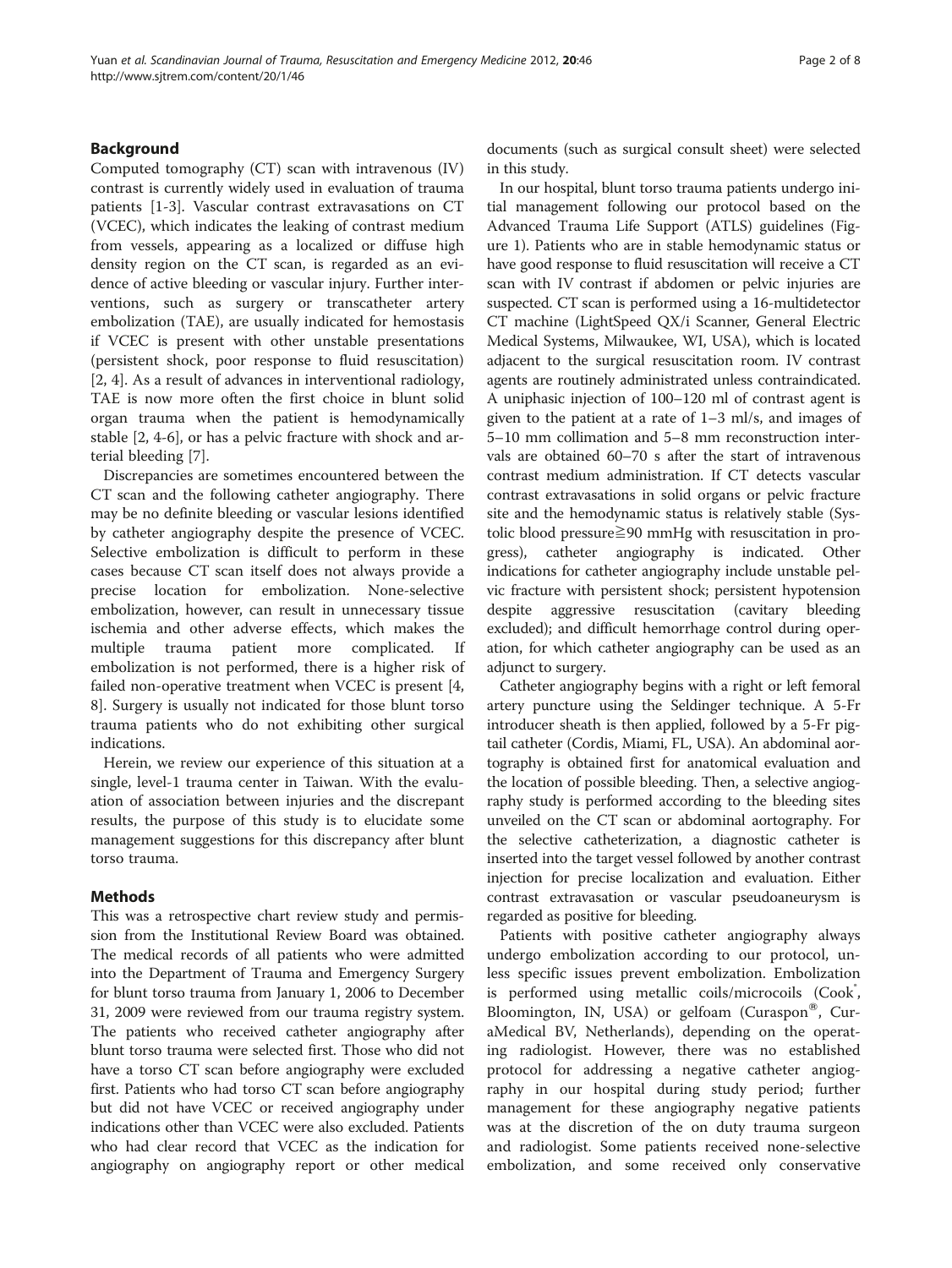<span id="page-2-0"></span>

treatment with blood transfusions. It was a decision according to the surgeon's personal experience and the patient's clinical condition at that time.

All official reports of CT scan and catheter angiography in our hospital were issued by board-certified radiologist with specializations in trauma. So the official reports were used as the final interpretation of the images without further reevaluation. There were some patients who were referred from another hospital at which a CT scan was performed. They were marked as "referred patients" and there was no official CT report for them. The referred patient's medical record or the referring note was used as the final interpretation of their CT scan. A diagnosis of VCEC was confirmed from a clear description on the official CT report or on the medical records of the referred patients.

All these patients, whether they received embolization or not, were admitted to Trauma Intensive Care Unit (TICU) after first angiography for close monitoring with arterial access sheath left on the femoral artery. If rebleeding was highly suspected from clinical presentations such as hypotension, tachycardia, low urine output, persistent metabolic acidosis, or unstable hemoglobin requiring frequent transfusion; the patient would receive a repeat angiography; or surgery if clinical condition was not suitable for angiography. A rebleeding happened within 72 h after first angiography is considered failure of previous management. An analysis about rebleeding is also performed.

Data collected included patient demographic data, injury mechanism, Injury Severity Score (ISS), initial vital signs in triage, laboratory data obtained in the emergency department (ED), where the CT scan was performed (referred patient or not), vascular extravasation sites on CT scan, catheter angiography result, embolization status, rebleeding, and patient outcome. If a patient had more than one site of vascular extravasation detected on CT scan but not all bleeders detected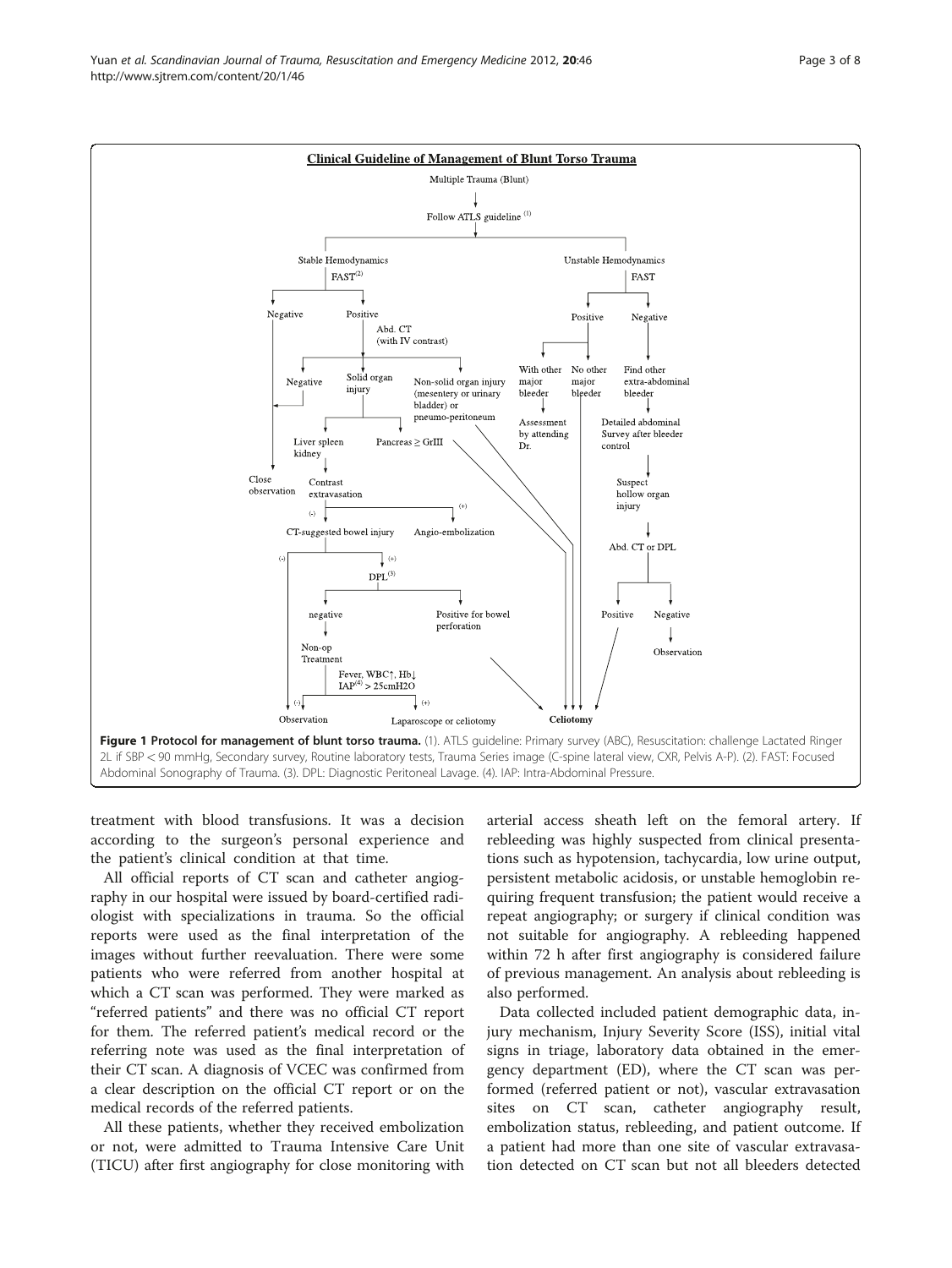<span id="page-3-0"></span>on catheter angiography, the patient was assigned to the angiography negative group for demographic data analysis. But the bleeding sites were analyzed separately.

All numerical data were expressed as the mean ± standard deviation(SD). SPSS software, version 16 (SPSS, Chicago, IL, USA) was used for all analyses. A  $p$  value of 0.05 was regarded as statistically significant. Continuous numerical variables were analyzed by a two-sample t-test or one-way analysis of variance (one-way ANOVA). Categorical variables were analyzed by the  $\chi^2$  test or Fischer's exact test.

# Results

There were 1,370 patients admitted to the Department of Trauma and Emergent Surgery due to blunt torso trauma in our trauma registry database during the 4 year study period, and 220 (16.1%) patients received catheter angiography. Eight patients were excluded because they did not have a CT scan before catheter angiography. Thirty patients did not have VCEC and received catheter angiography under other indications, and they were also excluded. Thus, 182 patients who received catheter angiography due to VCEC were included in our study (Figure 2).



There were 54 females and 128 males, and the mean age was  $33.8 \pm 16.2$  years. Most patients were severely injured, and the mean Injury Severity Score was  $25.2 \pm 10$ . Sixty-six (36.3%) patients were referred patient. There were 16 patients had more than one site of VCEC. Based on catheter angiography result, 134 (73.6%) patients were placed in the angiography positive (AP) group, and 48 (26.4%) patients were placed in the angiography negative (AN) group (Table 1). An analysis to compare the AP and AN was performed for demographic data, vital signs in triage, injury mechanism, Injury Severity Score, initial laboratory results obtained in the ED, and referral status. None of these factors was statistical significant between the AP and AN groups (Table 1).

Further analysis was performed according to the sites of VCEC. Within the 182 included patients, there were 198 vascular contrast extravasations distributed in five different injury sites (liver, spleen, kidney, pelvic, retroperitonium). In the following angiography, there were only 149 bleeding detected, and 49 (24.8%) sites were negative for bleeding (Table [2](#page-4-0)). For the 149 angiography positive sites, embolization was performed on 147 sites. One spleen injury did not receive embolization because technical difficulty caused by a congenital variation of

|  |  | Table 1 General data between angiography positive (AP) |  |
|--|--|--------------------------------------------------------|--|
|  |  | and angiography negative (AN) patients                 |  |

|                        | AP               | AN               | р    |
|------------------------|------------------|------------------|------|
| Patient no.            | 134 (73.6%)      | 48 (26.4%)       |      |
| Age(yr)                | $33.9 \pm 16.5$  | $33.5 \pm 15.4$  | 0.87 |
| Sex (M/F)              | 98/36            | 30/18            | 0.17 |
| <b>ISS</b>             | $25.6 \pm 10.2$  | $24.0 \pm 9.4$   | 0.33 |
| ED data                |                  |                  |      |
| Pulse (beat/minute)    | $105.4 \pm 25$   | $100.2 \pm 28.6$ | 0.27 |
| SBP (mmHg)             | $107.7 \pm 34.5$ | $103.2 \pm 38$   | 0.47 |
| Hemoglobin (g/dL)      | $11.3 \pm 2.7$   | $11.5 \pm 2.4$   | 0.57 |
| Platelet (1000/uL)     | $180.1 \pm 72.4$ | $189 \pm 73.2$   | 0.47 |
| Trauma mechanism       |                  |                  | 0.11 |
| Motor bike accident    | 92               | 27               |      |
| Motor vehicle accident | 15               | $\overline{7}$   |      |
| Falling                | 14               | 10               |      |
| Fight                  | $\overline{2}$   | 3                |      |
| Hit by objects         | $\overline{2}$   | $\Omega$         |      |
| Pedestrian accident    | 9                | 1                |      |
| Outcome                |                  |                  | 0.54 |
| survived               | 124              | 43               |      |
| died                   | $10(8.1\%)$      | 5(11.6%)         |      |
| Referred patient       | 49 (57.7%)       | 17 (54.8%)       | 0.89 |

ISS: Injury Severity Score; SBP: Systolic Blood Pressure; DBP: Diastolic Blood Pressure.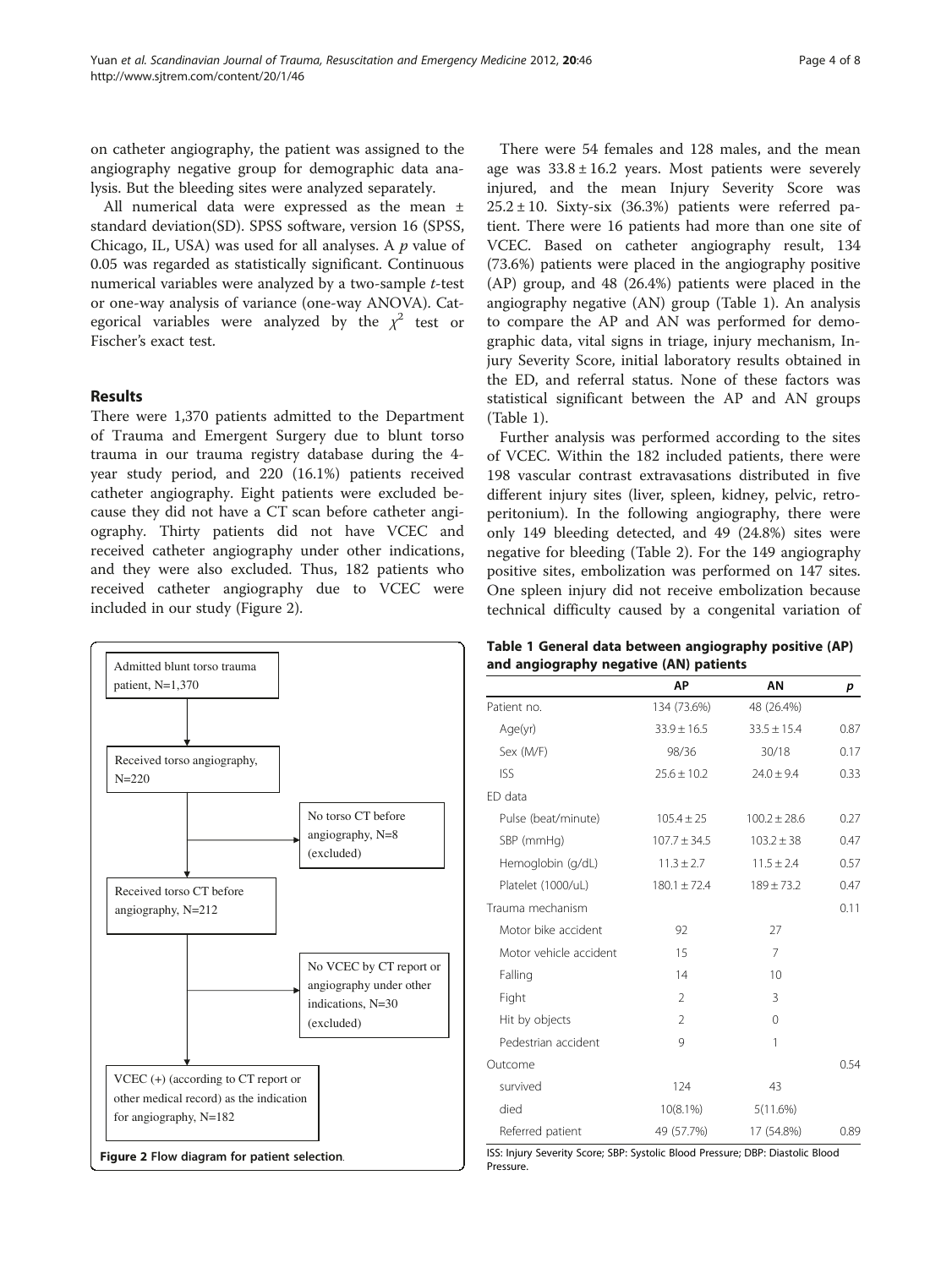| Injury site                      | Liver      | Spleen    | Pelvic     | Kidney     | Retroperitonium | <b>Total</b> |
|----------------------------------|------------|-----------|------------|------------|-----------------|--------------|
| NO. of CT extravasations         | 50 (25%)   | 47 (24%)  | 51 (26%)   | 41 (21%)   | 9(5%)           | 198          |
| Angiography                      |            |           |            |            |                 |              |
| positive                         | 38         | 38        | 37         | 28         | 8               | 149 (75.3%)  |
| negative                         | 12 (24%)   | 9 (19.2%) | 14 (27.5%) | 13 (31.7%) | $1(11.1\%)$     | 49 (24.7%)   |
| <b>Embolization</b>              |            |           |            |            |                 |              |
| Angio-positive with embolization | 38         | 37        | 37         | 27         | 8               | 147          |
| Angio-positive, no embolization  | 0          |           | 0          |            |                 |              |
| Angio-negative with embolization | 1(8.3%)    | 7 (77.8%) | 12 (85.7%) | $(7.7\%)$  | $\Omega$        | 21 (42.9%)   |
| Angio-negative, no embolization  | 11 (91.7%) | 2(22.2%)  | 2(14.3%)   | 12 (92.3%) |                 | 28 (57.1%)   |

<span id="page-4-0"></span>Table 2 Result of CT, angiography and embolization of all patients

vessels. Embolization was also abandoned in one kidney injury related bleeding due to technique problems. They both received emergent operation immediately after angiography.

A negative catheter angiography after VCEC occurred most often in kidney and the incidence was 31.7% (Table 2); whereas the retroperitoneum had the lowest incidence (11.1%). For the 49 catheter angiography negative sites, embolization was done in 21 (42.9%) sites (Table 2). Embolization under a negative angiography was performed at the proximal site main supplying artery (right hepatic/left hepatic artery, splenic artery, upper or lower branch of renal artery, right/left internal iliac artery). 85.7% of pelvic fracture related bleeding and 77.8% of spleen injuries were embolized under a negative catheter angiography. However, if the injury site was liver or kidney, there was a trend toward conservative treatment. The none-embolization rate was 91.7% in liver injury and 92.3% in kidney injury if the catheter angiography was negative (Table 2).

There were 18 patients who had rebleeding requiring subsequent procedure within 72 h after first angiography. Thirteen of them were in the AP group and all received embolization in the first angiography (liver  $= 3$ , spleen = 3, pelvic fracture = 1, kidney = 5, retroperitonium = 1). Five patients were in the AN group, including two pelvic fracture patients who were angiography negative but both had embolization in the first angiography. Other three rebleeding AN patients (liver = 1, spleen = 1, and kidney = 1) did not receive embolization in the first angiography. With respect to different injury site, we found that liver, kidney and pelvic could be managed successfully without embolization when angiography was negative (Table 3).

After treatment, 15 (8.3%) patients died. Ten of these patients were in the AP group, and all received embolization. Six of the ten AP patients died of shock related organ damage, which leaded to multiple organ failure after admission. Two had severe brain injury, and the other two developed sepsis with multiple organ

failure during admission. Five patients in the AN group died. One had liver injury without embolization and died of pneumonia with sepsis. The other four patients had pelvic fracture- related bleeding, and all received embolization after negative catheter angiography. Two of them died of shock related organ damages; one died of pneumonia with sepsis; and one died of severe brain injury.

## **Discussion**

As early as 1989, VCEC was first described as an indicator of bleeding in a spleen injury patient [[4\]](#page-6-0). Nowadays, VCEC not only is considered a strong evidence of bleeding, but also indication for surgery or angioembolization [[9](#page-6-0)[-11](#page-7-0)]. TAE is usually used more than surgery after VCEC in blunt abdominal solid organ injury [\[9](#page-6-0), [12, 13](#page-7-0)], pelvic fracture related bleeding [[7](#page-6-0), [14\]](#page-7-0), and retroperitoneal bleeding [\[15](#page-7-0)]. The reported success rate of TAE in blunt torso trauma can be as high as 90–100% [\[5](#page-6-0), [16](#page-7-0), [17\]](#page-7-0). However, there is not much discussion regarding a

Table 3 Treatment results of all angiography negative (AN) patients, with or without embolization

|                     | Rebleeding    | Success treatment (%) |
|---------------------|---------------|-----------------------|
| Liver $(n=12)$      |               |                       |
| $E = 1$             | $\Omega$      | 1                     |
| $NE = 11$           | 1             | 10 (90.9%)            |
| Spleen $(n=9)$      |               |                       |
| $F = 7$             | 0             | 7                     |
| $NE = 2$            | 1             | 1(50%)                |
| Pelvic $(n = 14)$   |               |                       |
| $E = 12$            | $\mathcal{P}$ | 10                    |
| $NE = 2$            | $\Omega$      | 2(100%)               |
| Kidney ( $n = 13$ ) |               |                       |
| $F = 1$             | 0             | 1                     |
| $NE = 12$           | 1             | 11 (91.7%)            |

n: AN patient number.

E: Angiography negative with embolization.

NE: Angiography negative without embolization.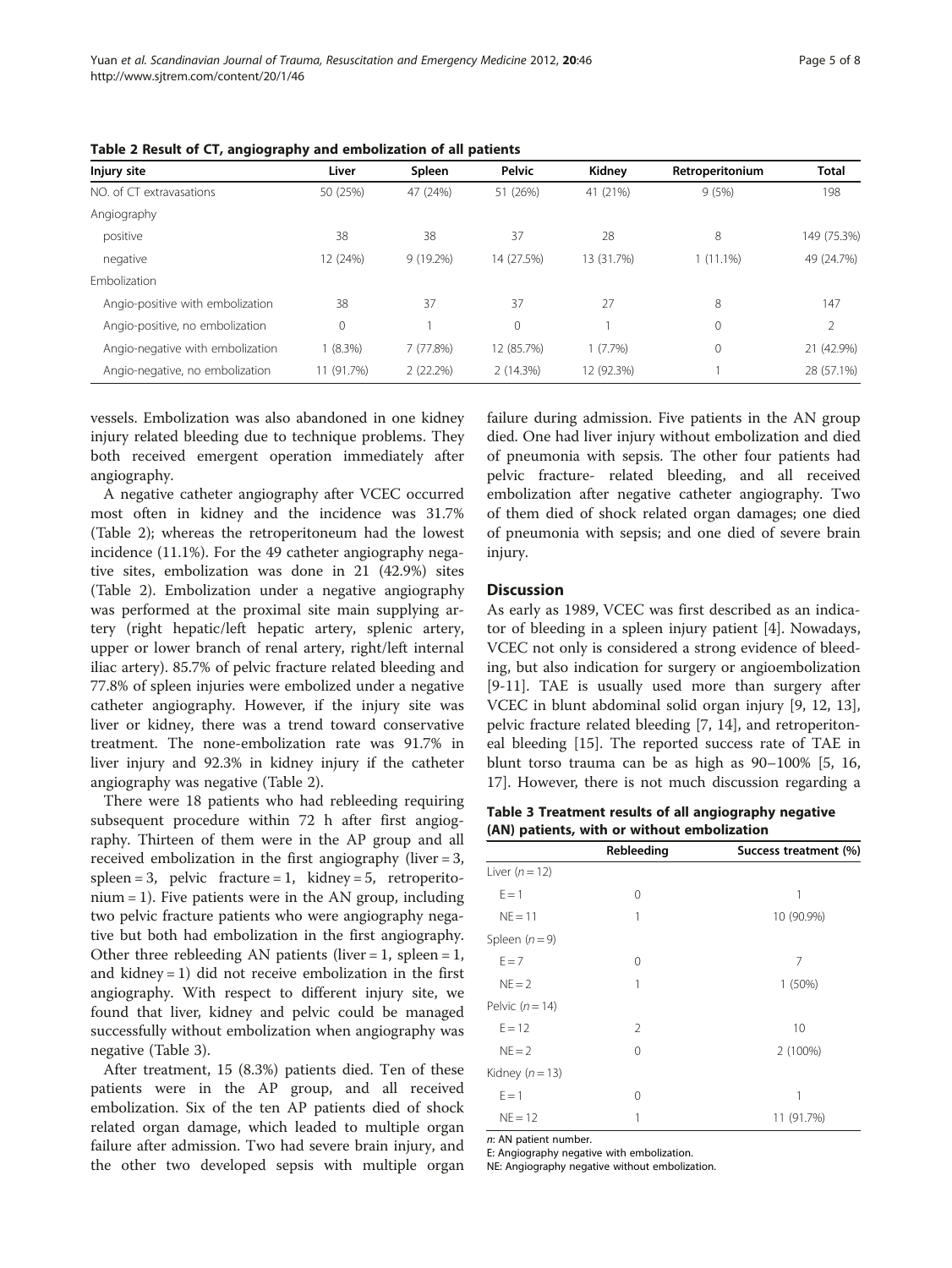negative catheter angiography after VCEC. A discrepant result between CT scan and the following angiography is very possible because CT scan only has76% sensitivity and 80% positive predictive value for detecting bleeding or vascular injury [\[18](#page-7-0)]. In our study, the incidence of discrepant results was 26.4% in blunt torso trauma. In a brief report regarding 30 pelvic fracture patients, the reported rate of discrepancy was approximately 11.1% [[14\]](#page-7-0). There are some possible causes for this discrepancy. First, it is possible that some VCEC were actually venous bleedings or non-vascular contrast leakage. In that case, the following catheter angiography for artery bleeding would be negative. The second possible cause is that small fragmented parenchyma of solid organs (liver, spleen, kidney) could have been misinterpreted as vascular contrast extravasation on CT scan; so no bleeding was observed in the following angiography. The third possibility is spontaneous endogenous hemostasis. The endogenous hemostasis mechanism could have stopped the bleeding before catheter angiography.

After analysis, we found that factors such as demographic data, trauma mechanism, ISS, vital signs in triage, ED laboratory results and referral status; were not significant for different catheter angiography results (Table [1](#page-3-0)). Therefore, none of these factors can be predictive of angiography result after VCEC. The referral status was once a concern. The difference in CT scan protocols between hospitals was presumed to cause bias in the interpretation of CT, and then leaded to more discrepant angiography results. However, the referral status turned out not to be significant in our study. Then we analyzed the angiography results by different sites and kidney is noted to have the highest incidence (31.7%) of negative catheter angiography after VCEC (Table [2](#page-4-0)). In a further analysis of some severity factors of all VCEC patients, we found that kidney injury patients had better systolic blood pressure, and received least blood transfusion (Table 4). It is possible that because kidney injury patients had better hemodynamic status and more preserved coagulation ability; and their bleeding was therefore more likely to stop spontaneously before angiography. Besides, a contrast leakage from urinary collecting system or misinterpretation of renal parenchyma into VCEC that lead to a negative angiography is also possible in kidney injury.

For all AN patients in our study, embolization was performed most for pelvic fractures (85.7%, Table [2](#page-4-0)) and spleen injury (77.8%), but less performed for kidney (7.7%) and liver injuries (8.3%). After analysis the demographic and laboratory factors of all AN patients, we noticed that the kidney and liver injury AN patients had relative better blood pressure, and less blood transfusion amount (Table 4). These findings indicate that kidney and liver injury AN patients had better clinical conditions. Therefore, embolization was often aborted in these patients if angiography was negative. On the contrary, up to 85.7% pelvic fracture AN patients in our study were embolized. These patients had the highest ISS, hypothermia, the lowest systolic blood pressure and received most blood transfusion before admitted to TICU (Table 4). In fact, pelvic fracture is regarded as a dangerous, high-energy injury, and embolization is strongly suggested in literatures for unstable condition [[19, 20\]](#page-7-0). Moreover, none-selective proximal embolization of the internal iliac artery at the injury site is a preferred procedure in pelvic fracture related bleeding; since superselective TAE is reported to associate with increased risk of rebleeding [\[7](#page-6-0)]. Although we had two successful cases using none-embolization in pelvic fracture with VCEC, this decision should be made cautiously.

With respect to spleen injury, more than 70% of spleen injury patients who were angiography negative after VCEC received embolization in our study (Table [2\)](#page-4-0). Although these patients had fair clinical condition (Table 4), most trauma surgeons in our hospital still chose embolization despite of negative angiography. This can be attributed to that VCEC in spleen injury is already considered a strong and dangerous evidence of bleeding, and one negative angiography is not sufficient to totally overrule the significance of VCEC in spleen injury. In fact, there are studies that emphasize the importance of embolization in spleen injury. Dr. Shanmuganathan et al. concludes that almost all spleen-

Table 4 Comparison between different injury sites for all VCEC patients and AN patients

| Injury site | Liver                                                                                                                                                   | Spleen                          | Pelvic                           | Kidney                                                                                                | Retroperitonium     | p              |  |  |
|-------------|---------------------------------------------------------------------------------------------------------------------------------------------------------|---------------------------------|----------------------------------|-------------------------------------------------------------------------------------------------------|---------------------|----------------|--|--|
| Case no.    | (50)/(12)                                                                                                                                               | (47)/(9)                        | (51)/(14)                        | (41)/(13)                                                                                             | (9)/(1)             |                |  |  |
| Age         | $(29.4 \pm 12.6)/(34.1 \pm 13.9)$                                                                                                                       |                                 |                                  | $(35.2 \pm 15.9)/(31.1 \pm 12.4)$ $(37.6 \pm 18.1)/(37.6 \pm 19.1)$ $(30.5 \pm 15.2)/(28.7 \pm 12.2)$ | $(40 \pm 17.4)/(-)$ | (0.03)/(0.55)  |  |  |
| <b>ISS</b>  | $(22.2 \pm 9.6)/(21.8 \pm 8.8)$                                                                                                                         | $(24.1 \pm 9.6)/(21.1 \pm 8.1)$ | $(29.7 \pm 9.4)/(28.8 \pm 10.1)$ | $(25 \pm 10.3)/(22.9 \pm 8.9)$                                                                        | $25.2 \pm 11.3/(-)$ | (0.00)/(0.14)  |  |  |
|             | SBP(mmHg) $(110.2 \pm 38.5)/(105.3 \pm 43.5)$ $(111.5 \pm 27.9)/(111.7 \pm 23.6)$ $(94.9 \pm 39.2)/(83.4 \pm 36.8)$ $(114.3 \pm 33.7)/(111.5 \pm 47.8)$ |                                 |                                  |                                                                                                       | $91.8 \pm 22.2/(-)$ | (0.03)/(0.24)  |  |  |
| TBT (unit)  | $(7.3 \pm 7.8)/(8.9 \pm 12.9)$                                                                                                                          | $(7 \pm 5.7)/(3.8 \pm 3.7)$     | $(13.6 \pm 11.5)/(15.3 \pm 10)$  | $(6.6 \pm 7.6)/(2.2 \pm 2.3)$                                                                         | $(8.2 \pm 5.6)/(-)$ | (0.00)/(0.005) |  |  |

All data were presented in form as (all VCEC patients)/(AN patients).

There is only one patient who was AN in retroperitonium so we did not perform calculation.

ISS: Injury Severity Score.

SBP: Systolic Blood Pressure at Emergency Department.

TBT: Total blood transfusion (including Whole Blood, Packed Red Blood Cell concentrate, Fresh Frozen Plasma) before admitted to TICU.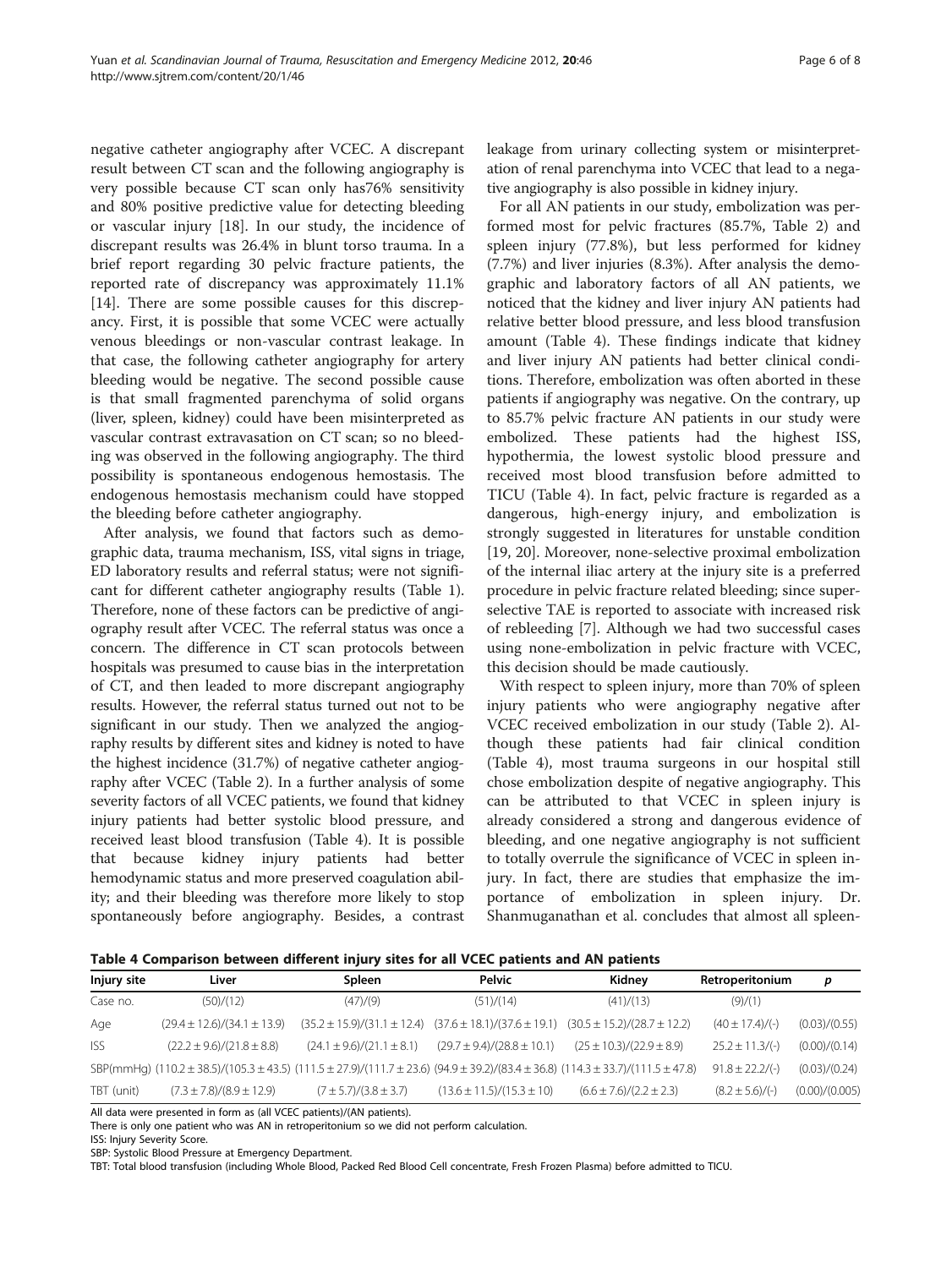<span id="page-6-0"></span>injured patients require intervention if VCEC presents [8]. Additionally, proximal splenic artery embolization with coils, which is used to decrease blood flow, has been considered better than selective distal embolization because distal embolization infarcts more tissue [\[21](#page-7-0)]. Therefore, it is recognized as efficient and safe to employ the procedure even when bleeding is not seen on the catheter angiography [[22](#page-7-0)].

In fact, the angiography result is only one of the many considerations in management of complex multiple trauma patients. To embolize or not is usually made with the integration of injury site, clinical presentation and risk of rebleeding for a given site. Liver and kidney injury patients were less embolized in our study and it is possibly due to relative stable clinical condition in comparison to other injury sites. Embolization was done more in pelvic fracture and spleen injury because of the unstable conditions in pelvic fracture and the high bleeding risk in spleen injury. In an analysis of treatment results of all AN patients, none-embolization after negative catheter angiography presents successful cases in liver, pelvic, kidney (Table [3](#page-4-0)). However, we also noticed rebleeding happened in two AN pelvic fracture patients who had received embolization in first angiography. One of the two spleen injury patients who had VCEC and negative angiography without embolization also had rebleeding. Therefore, aggressive embolization should be done in pelvic fracture and spleen injury with VCEC but negative angiography. Liver and kidney injury with VCEC can be managed more safely without embolization if catheter angiography is negative.

This study has several shortcomings. It is a retrospective and single center study with all of its inherent limitations. The patient number is relative small for statistical analysis so a solid recommendation by statistic result is difficult to make. There was no adjustment for potential confounders (age, pre-existing comorbidities, potential confounding medications, amounts of fluid administered for resuscitation). There are also some factors possibly relevant to our study, which were not been discussed here. For example: the type of CT machine, and the time interval between CT to angiography. As much as 36.3% of the included patients were referred from different hospitals, these factors were sometimes not recorded completely and precise information was difficult to collect. In the future, a study using dynamic CT may be able to overcome the factors causing misinterpretation of the CT (venous bleeding, nonvascular contrast leakage, or fragmented parenchyma) and reduce incidence of negative catheter angiography.

# Conclusion

About 26.4% of blunt torso trauma patients with VCEC will have a negative catheter angiography, and this occurs most often in kidney. Embolization or not under a negative catheter angiography requires an integrated consideration of injury site, clinical presentations, and the risk of rebleeding. Aggressive embolization despite of the negative angiography should be seriously considered in spleen injury and pelvic fracture because of unstable condition and high risk of rebleeding. Liver and kidney injury with VCEC, however, can be managed safely without embolization if angiography was negative.

#### Abbreviations

VCEC: Vascular contrast extravasation on computed tomography; CT: Computed tomography; IV: Intravenous; TAE: Transcatheter artery embolization; TICU: Trauma Intensive Care Unit; ISS: Injury Severity Score; AP: Angiography positive; AN: Angiography negative; ED: Emergency department.

#### Competing interest

The authors have no competing interests.

#### Author's contributions

KCY performed data analysis and drafted the manuscript. YCW performed image related data collection, analysis and critical revisions to the manuscript. BCL, EHL and SCK performed clinical data collection and critical revisions to the manuscript. YPH conceived the research and complete revisions to the manuscript. Each author has read and approved the final manuscript.

#### Acknowledgements and funding

The authors report this study did not receive any outside funding or support.

#### Author details

<sup>1</sup>Trauma and Critical Care Center, Division of General Surgery, Department of Surgery, Chang-Gung Memorial Hospital, Chang-Gung University, Linkou, Taiwan. <sup>2</sup> Division of Emergency and Critical Care Radiology, Department of Medical Imaging and Intervention, Chang-Gung Memorial Hospital, Chang-Gung University, Linkou, Taiwan.

#### Received: 21 February 2012 Accepted: 15 June 2012 Published: 7 July 2012

#### References

- 1. Novelline RA, Rhea JT, Rao PM, Stuk JL: Helical CT in emergency radiology. Radiology 1999, 213:321–339.
- 2. Fang JF, Wong YC, Lin BC, Hsu YP, Chen MF: Usefulness of multidetector computed tomography for the initial assessment of blunt abdominal trauma patients. World J Surg 2006, 30:176–182.
- 3. Diamond IR, Parkin PC, Wales PW, Bohn D, Kreller MA, Dykes EH, McLellan BA, Wesson DE: Preventable pediatric trauma deaths in Ontario: a comparative population-based study. J Trauma 2009, 66:1189-1194.
- 4. Yao DC, Jeffrey RB Jr, Mirvis SE, Weekes A, Federle MP, Kim C, Lane MJ, Prabhakar P, Radin R, Ralls PW: Using contrast-enhanced helical CT to visualize arterial extravasation after blunt abdominal trauma: incidence and organ distribution. AJR Am J Roentgenol 2002, 178:17–20.
- 5. Turculet C, Popa B, Palea M, Venter D, Feodor T, Dinescu G: Non-surgical management of patients with blunt abdominal injury: the role of angiography. Chirurgia (Bucur) 2008, 103:79-85.
- 6. Schroeppel TJ, Croce MA: Diagnosis and management of blunt abdominal solid organ injury. Curr Opin Crit Care 2007, 13:399-404
- 7. Fang JF, Shih LY, Wong YC, Lin BC, Hsu YP: Repeat transcatheter arterial embolization for the management of pelvic arterial hemorrhage. J Trauma 2009, 66:429–435.
- 8. Shanmuganathan K, Mirvis SE, Boyd-Kranis R, Takada T, Scalea TM: Nonsurgical management of blunt splenic injury: use of CT criteria to select patients for splenic arteriography and potential endovascular therapy. Radiology 2000, 217:75–82.
- 9. Brugere C, Arvieux C, Dubuisson V, Guillon F, Sengel C, Bricault I, Regimbeau JM, Pilleul F, Menegaux F, Letoublon C: Early embolization in the nonoperative management of blunt splenic injuries: a retrospective multicenter study. J Chir (Paris) 2008, 145:126–132.